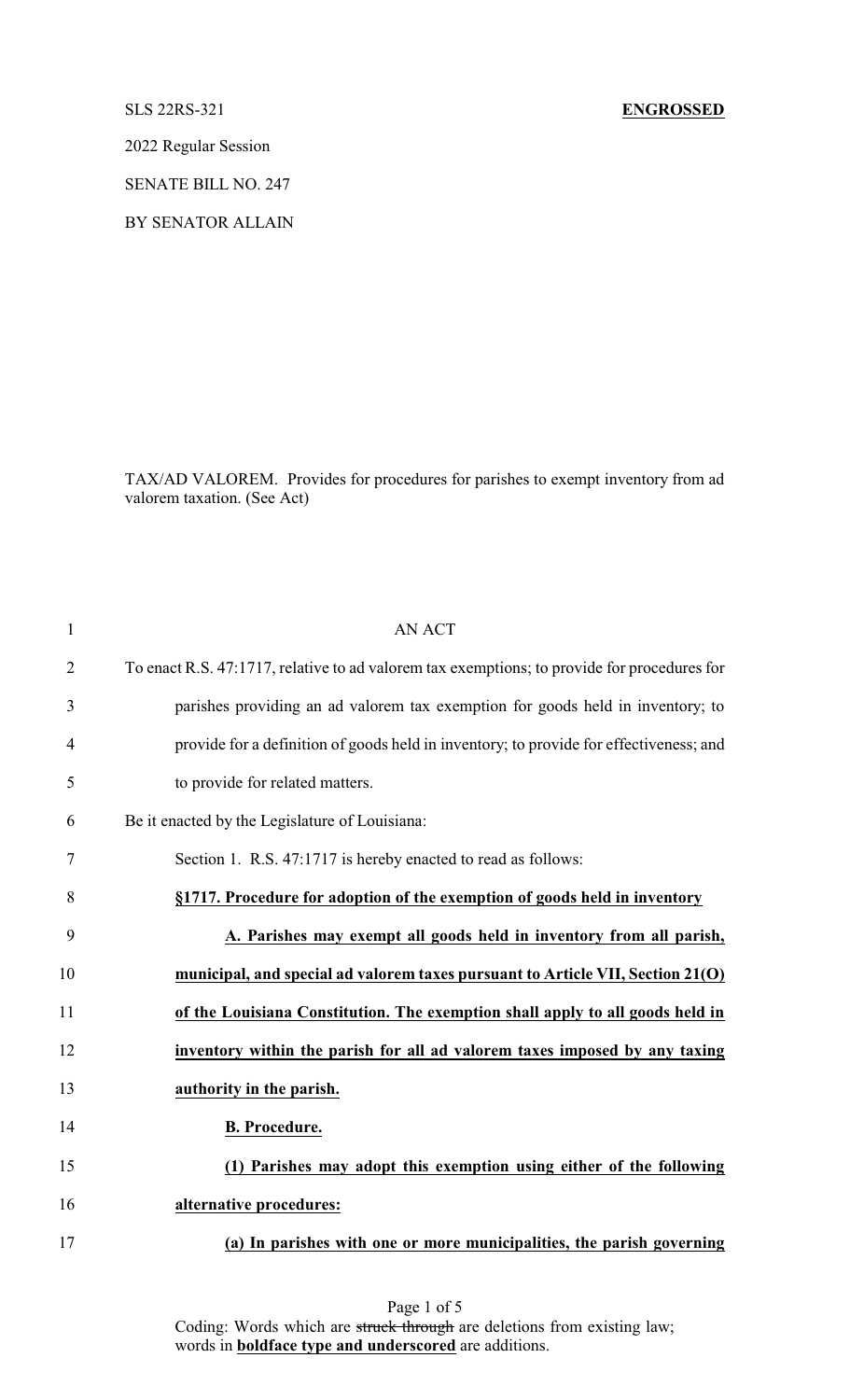| $\mathbf{1}$   | authority, with the approval of the governing authorities of all municipalities    |
|----------------|------------------------------------------------------------------------------------|
| $\overline{2}$ | in the parish, adopts the exemption by ordinance. Before a vote by the parish      |
| 3              | governing authority on the exemption ordinance, the parish governing authority     |
| 4              | shall publish the proposed ordinance in the official journal of the parish for not |
| 5              | less than thirty days before the exemption will become effective and shall hold    |
| 6              | not less than one public hearing on the proposed exemption during that             |
| 7              | thirty-day period.                                                                 |
| 8              | (b) The parish governing authority adopts the exemption by ordinance               |
| 9              | after a proposition authorizing the exemption is approved by a majority of the     |
| 10             | qualified electors of the parish voting at an election held for that purpose that  |
| 11             | is called and conducted pursuant to the Louisiana Election Code.                   |
| 12             | (2) If approved, the exemption provided by Article VII, Section 21(O) of           |
| 13             | the Louisiana Constitution and this Section shall exempt all goods held in         |
| 14             | inventory within the parish for all ad valorem taxes imposed by any taxing         |
| 15             | authority in the parish.                                                           |
| 16             | (3) Once made, the exemption for all goods held in inventory within the            |
| 17             | parish from ad valorem taxation shall not be revoked except as authorized by       |
| 18             | an act of the legislature enacted by a two-thirds vote of the elected members of   |
| 19             | each house.                                                                        |
| 20             | $C.$ (1) For purposes of this Section, "goods held in inventory" includes          |
| 21             | the following:                                                                     |
| 22             | (a) Goods or commodities awaiting sale that include but are not limited            |
| 23             | to the merchandise of a retail or wholesale concern, the finished goods of a       |
| 24             | manufacturer, the commodities from farms, mines, and quarries, and goods           |
| 25             | that are used or trade-in merchandise and by-products of a manufacturer.           |
| 26             | (b) Goods or commodities that are in the course of production.                     |
| 27             | (c) Raw materials and supplies that will be consumed in the Louisiana              |
| 28             | manufacturing process.                                                             |
| 29             | (d) Any item of tangible personal property owned by a retailer that is             |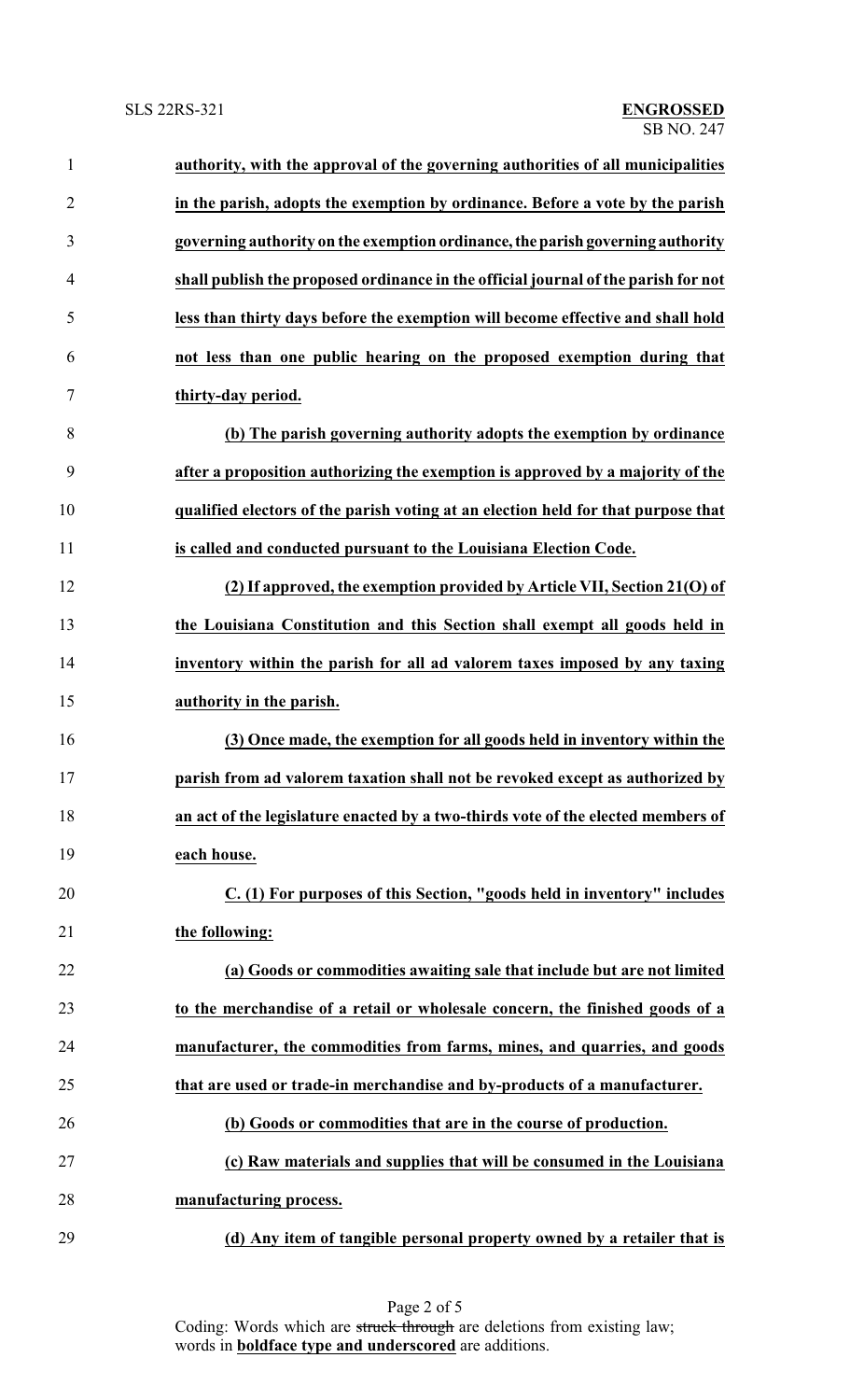| $\mathbf{1}$   | available for or subject to a short-term rental and that will subsequently or             |
|----------------|-------------------------------------------------------------------------------------------|
| $\overline{2}$ | ultimately be sold by the retailer. For purposes of this Paragraph,"short-term            |
| 3              | rental" means a rental of an item of tangible personal property for a period of           |
| 4              | less than three hundred sixty-five days, for an undefined period, or under an             |
| 5              | open-ended agreement.                                                                     |
| 6              | (2) Except as provided in Subparagraph (1)(d) of this Subsection, "goods                  |
| 7              | held in inventory" shall not include items that would otherwise be considered             |
| 8              | inventory at any time following the initial lease by the taxpayer of such items,          |
| 9              | items that would otherwise be considered inventory any time after the taxpayer            |
| 10             | has commenced depreciating the item on the taxpayer's federal tax return, or              |
| 11             | items that have been subject to use by the taxpayer when owned for more than              |
| 12             | eighteen months.                                                                          |
| 13             | D. The exemption provided in Article VII, Section 21(F) of the Louisiana                  |
| 14             | Constitution for manufacturing establishments and the exemption provided in               |
| 15             | Article VII, Section 21(I) of the Louisiana Constitution for inventory held by            |
| 16             | distribution centers shall not apply to any parish that exempts goods held in             |
| 17             | inventory from ad valorem taxation pursuant to this Section.                              |
| 18             | Section 2. This Act shall take effect and become operative if and when the proposed       |
| 19             | amendment to add Article VII, Section 21(O) of the Constitution of Louisiana contained in |
| 20             | the Act which originated as Senate Bill No. 246 of this 2022 Regular Session of the       |
| 21             | Legislature is adopted at the statewide election to be held on November 8, 2022, and      |
| 22             | becomes effective.                                                                        |
|                |                                                                                           |

The original instrument was prepared by Leonore Heavey. The following digest, which does not constitute a part of the legislative instrument, was prepared by Curry J. Lann.

|                  | <b>DIGEST</b>        |        |
|------------------|----------------------|--------|
| SB 247 Engrossed | 2022 Regular Session | Allain |

Present law provides that all property is subject to ad valorem tax unless specifically exempted including goods held in inventory.

Proposed law authorizes parishes to exempt all inventory held by all taxpayers from all ad valorem taxation in the parish.

Page 3 of 5 Coding: Words which are struck through are deletions from existing law; words in **boldface type and underscored** are additions.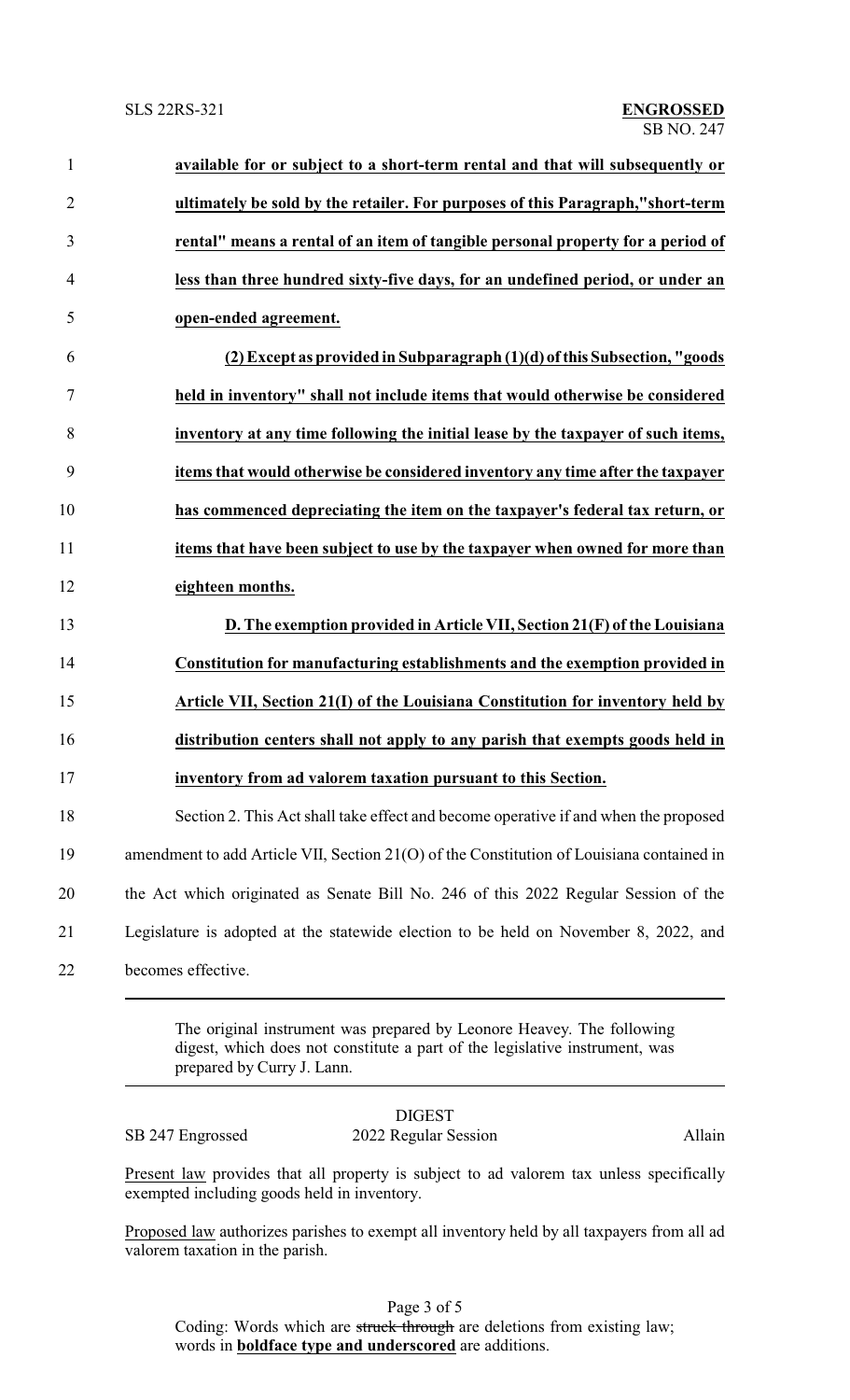Proposed law provides two alternative procedures for the adoption of the exemption for goods held in inventory:

- (1) In parishes with one or more municipalities, the parish governing authority, with the approval of the governing authorities of all municipalities, adopts the exemption ordinance after publication of the proposed ordinance in the parish's official journal 30 days before the proposed effective date and a minimum of one public hearing during the 30-day period.
- (2) The parish governing authority adopts the exemption ordinance which must be approved by majority vote of the voters in the parish who vote in the election that is called and conducted pursuant to the Louisiana Election Code.

Proposed law provides that once adopted the exemption shall be in place until revoked by a 2/3 vote of the elected members of each house of the legislature.

Proposed law provides that "goods held in inventory" includes:

- (1) Goods awaiting sale including merchandise of a retailer or wholesaler concern, finished goods of a manufacturer, commodities from farms, mines, and quarries, used or trade-in merchandise, and by-products of a manufacturer.
- (2) Goods that are in the course of production.
- (3) Raw materials and supplies that will be consumed in the manufacturing process.
- (4) Any item of tangible personal property owned by a retailer that is available for or subject to a short-term rental and that will subsequently or ultimately be sold by the retailer, with limited exceptions.

Proposed law provides that "goods held in inventory" does not include items that would otherwise be considered inventory at any time following the initial lease by the taxpayer of such items, items that would otherwise be considered inventory any time after the taxpayer has commenced depreciating the item on the taxpayer's federal tax return, or items that have been subject to use by the taxpayer when owned for more than eighteen months except in limited circumstances.

Proposed law provides that the manufacturing establishment tax exemption program and optional exemption for inventory held by distribution centers provided by the present constitution does not apply to parishes making the election to exempt all inventory under proposed law.

Effective if and when the proposed amendment to add Article VII, Section 21(O) of the Constitution of Louisiana contained in the Act which originated as SB 246 of the 2022 RS is adopted at the statewide election to be held on November 8, 2022, and becomes effective.

(Adds R.S. 47:1717)

## Summary of Amendments Adopted by Senate

Committee Amendments Proposed by Senate Committee on Revenue and Fiscal Affairs to the original bill

1. Clarifies language relative to the procedure for exemption in parishes with municipalities.

## Page 4 of 5

Coding: Words which are struck through are deletions from existing law; words in **boldface type and underscored** are additions.